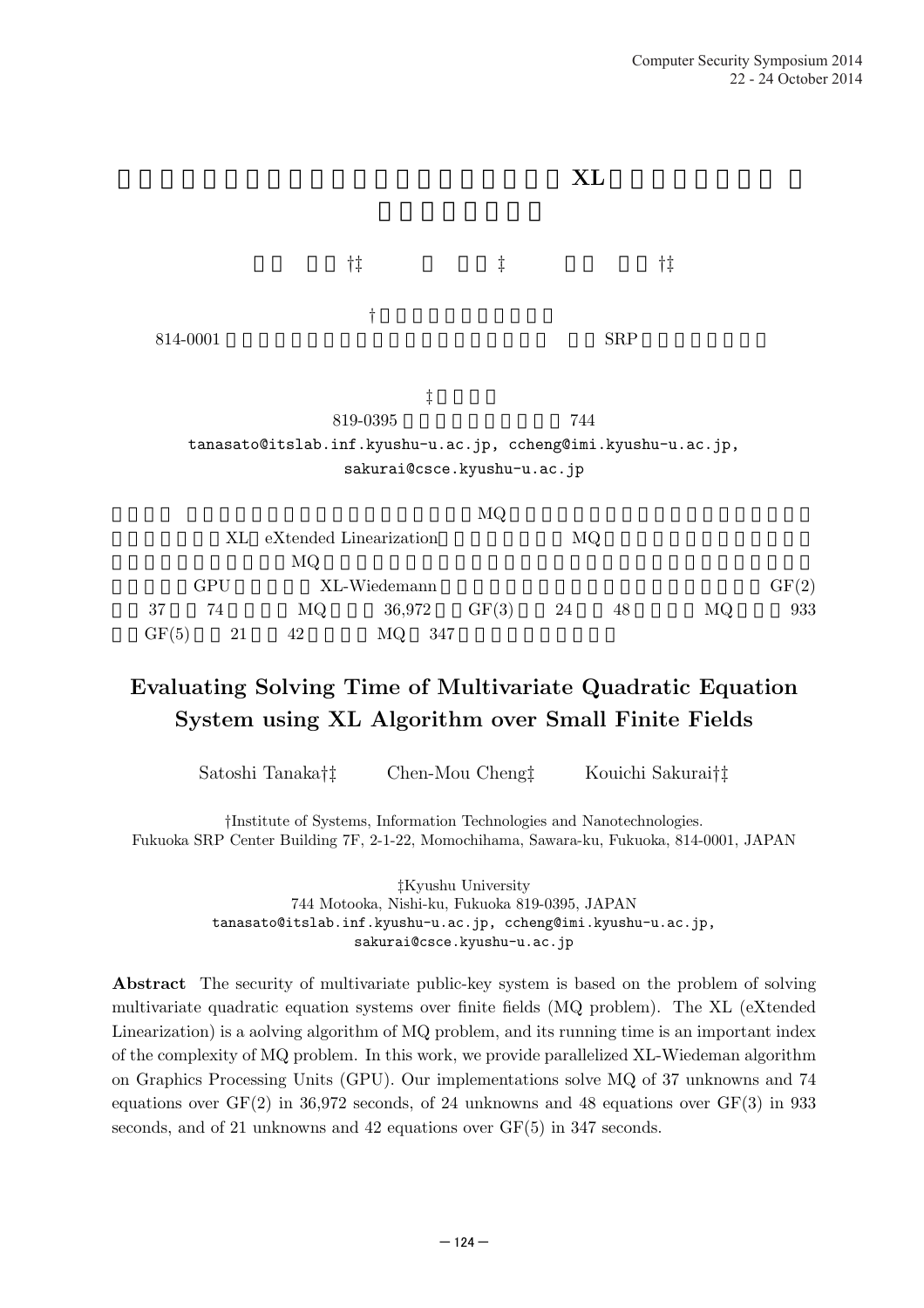### **1 Introduction**

The problem of finding roots of non-linear multivariate polynomial systems over finite fields is a core of the security for Multivariate publickey cryptography (MPKC). Some MPKCs (e.g. Unbalanced Oil and Vinegar scheme [8], Hidden Field Equations [10], QUAD stream cipher [5]) use the quadratic case of such problems (called MQ). Therefore, evaluating the complexity of MQ is important for these MP-KCs.

There are two known algorithms for solving the MQ problem. One is the Gröbner basis method and the other is the eXtended Linearization (XL) algorithm. Both algorithms generate new equations from original systems. Although, XL is proved that is a redundant variant of a Gröbner basis algorithm  $F_4[3]$ , it has advantages of memory size in practics[12].

The heaviest part of XL is the solving step of linearized systems. The Wiedemann algorithm solves  $N \times N$  non-singular matrix systems, which row sparsity is  $k$ , in  $O(kN^2)$  multiplications and additions. *N* is decided by the degree of regularity for the MQ.

#### **1.1 Related works**

There are several implementations of the XL-Wiedemann algorithm. Yang et al. evaluate the solving time of MQ instances (6-15 unknowns) by the  $C++$  version[12]. Moreover, they show that the expected time of the MQ instance of 20 unknowns in 40 equations over  $GF(2^8)$  is in  $2^{45}$  cycles. Cheng et al. implement on a NUMA machine and a cluster of PCs[6]. As a result, they solve MQ of 36 unknowns and 36 equations over GF(2) in 46,944 seconds, of 32 unknowns and 64 equations over  $GF(2<sup>4</sup>)$  in 244,338 seconds and of 29 unknowns and 58 equations over GF(31) in 12,713 seconds.

#### **1.2 Challenging issue**

The Graphics Processing Units (GPU) implementations: some steps of the XL-Wiedemann algorithm can be parallelized. Therefore, we can consider that accelerating by GPU implementations. However, GPUs have different limitations from CPU implementations. Hence, we should consider how implement the XL-Wiedemann algorithm.

#### **1.3 Our contibution**

We provide GPU implementations of the XL-Wiedemann algorithm. We parallelized products of a sparse matrix and a dense vector on GPU. Moreover, we provide using the cuS-PARSE library version (with floating point values) of the XL-Wiedemann algorithm. Finally, we show the experimental result of solving MQ instances over  $GF(2)$ ,  $GF(3)$  and  $GF(5)$ . Our implementations solve MQ of 37 unknowns and 74 equations over GF(2) in 36,972 seconds, of 24 unknowns and 48 equations over GF(3) in 933 seconds, and of 21 unknowns and 42 equations over GF(5) in 347 seconds.

### **2 The MQ problem**

The security of MPKC is based on the complexity of solving a system of multivariate nonlinear equations over finite fields. The MQ problem is a quadratic case of this problem. MQ is known to be NR-complete [4].

Let  $q = p^k$ , where p is a prime, and  $x =$  ${x_1, \ldots, x_n}$  ( $\forall i, x_i \in \text{GF}(q)$ ). Generally, multivariate quadratic polynomial equations of *n* unknowns over  $GF(q)$  are described by the following:

$$
f(\boldsymbol{x}) = \sum_{1 \le i \le j \le n} \alpha_{i,j} x_i x_j + \sum_{1 \le i \le n} \beta_i x_i + \gamma = 0,
$$
\n(1)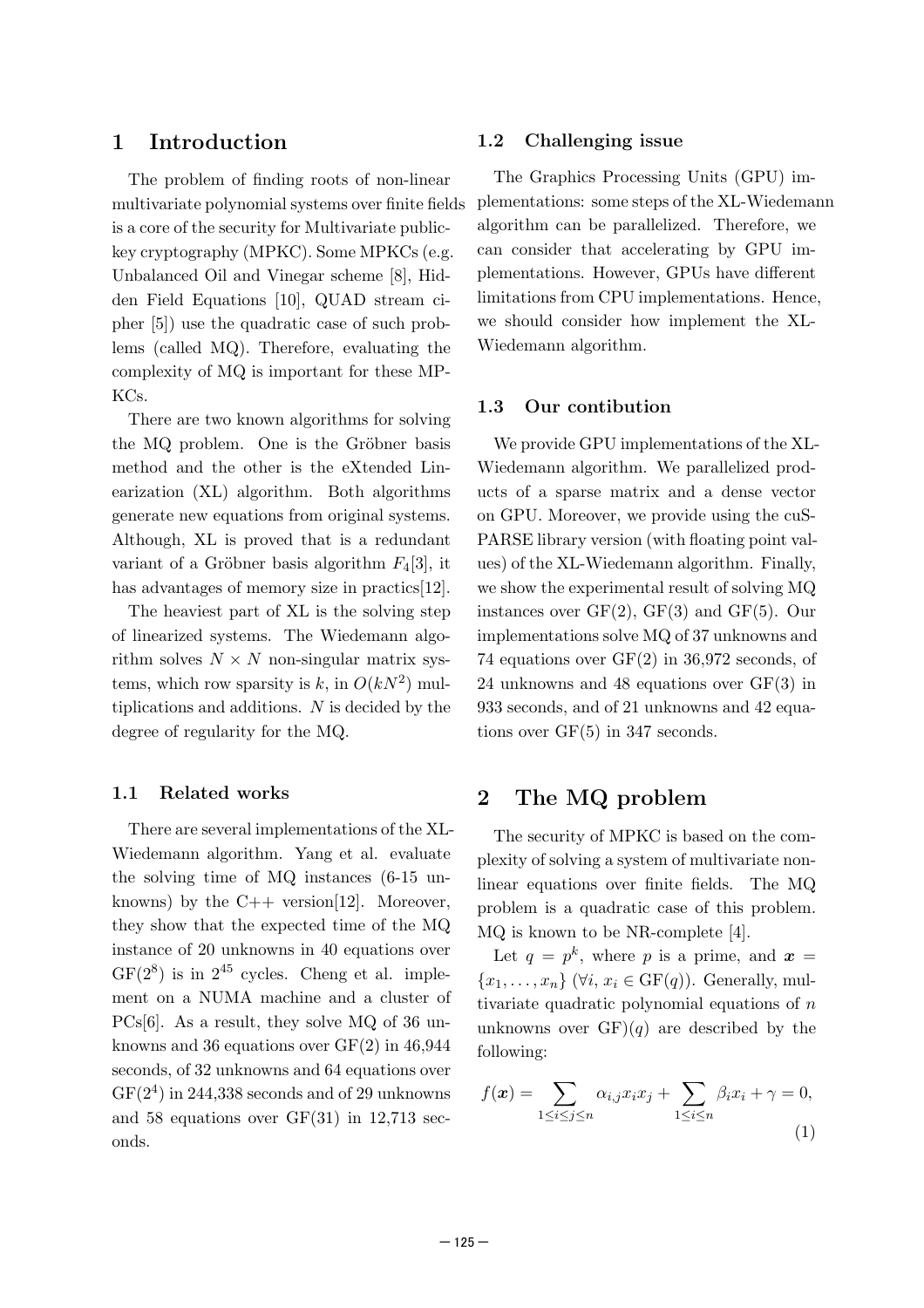where  $\forall i, j, \alpha_{i,j}, \beta_i, \gamma \in \text{GF}(q)$ . The MQ problem consists solving quadratic polynomial equations given by  $y = \{f_1(x), \ldots, f_m(x)\}.$ 

### **3 The XL algorithm**

The original XL algorithm was proposed by Courtois in 2000[7]. The idea of XL is based on the linearization technique. Linearization is subtitution new unknowns non-linear terms (e.g.  $x_1x_2 = y_{1,2}$ ). If the number of equations is greater than the number of variables, it solves the system by algebraic methods (e.g. the Gaussian elimination). If not, it generates new equations from the original ones. The XL algorithm is described in Algorithm 1. The degree of regularity *D* is the minimal degree, which the number of linearly independent equations exceeds the number of unknowns in linearized system.

| Algorithm 1 The $XL$ algorithm $[7]$ |  |  |  |  |  |  |
|--------------------------------------|--|--|--|--|--|--|
|--------------------------------------|--|--|--|--|--|--|

- **Input:** *m* quadratic polynomial equations  $F = \{f_1, \ldots, f_m\}$ , *m*-th vector  $y = F(x)$ , and the degree of regularity *D* .
- **Output:** the *n*-th unknown vector *x* =  ${x_1, \ldots, x_n}.$
- 1: Multiply: Generate all the product of polynomial equations and products of unknowns  $\prod_{i=1}^{D-2} x_{i_i}$ .
- 2: Linearize: Consider each monomial in the  $x_i$  of degree  $\leq D$  as a new unknown and perform an elimination algorithm on the equations obtained in 1 and derive univariate equations.
- 3: Solve: Solve univariate equations obtained in 2 over  $GF(q)$ .
- 4: Repeat: Simplify the equations and repeat the process to find the values of other unknowns.

The XL algorithm generates sparse equations in the multiplication step. The number of non-zero terms of an equation is only

 $\binom{n+2}{2}$  $\binom{n+D}{D}$  terms), since generated equations are just producted of original equations and monomials. However, the Gaussian elimination is not suited to solve systems of sparse linear equations. it is quantitative for the size of a matrix. The XL-Wiedemann algorithm[9] improved this disadvantage of the original XL by replacing the Gaussian elimination with the Wiedemann algorithm[11], which is suited to a system of sparse linear equations.

### **3.1 The Wiedemann algorithm**

The Wiedemann algorithm[11] is a solving method for a system of linear sparse equations over finite fields. Let *A* is an  $N \times N$ non-singular matrix over GF( *q*). The Wiedemann algorithm finds a *n*-th non-zero vector **x**, where  $y = Ax$ . The block Wiedemann algorithm is described in Algorithm 2.

| Algorithm 2 The Wiedemann algorithm[11] |
|-----------------------------------------|
|-----------------------------------------|

**Input:**  $N \times N$  non-singular matrix A and the *N*-th vector *b*, where  $Ax = b$ .

**Output:** the *N*-th unknown vector *x* .

- 1: Set  $b_0 = b$ ,  $k = 0$ .  $y_0 = 0$  and  $d_0 = 0$ .
- 2: Compute the matrix sequence *s i* =  $u_{k+1}A^i b_k$  for  $0 \leq i \leq 2(N-d)$ , with a random *N*-th vector  $u_{k+1}$ .
- 3: Set  $f(\lambda)$  to the minimum polynomial of the sequence of  $s_i$  with the Berlekamp-Massey algorithm.
- 4: Set  $y_{k+1} = y_k + f^{-}(A)b_k$ , where  $f^{-}(\lambda) :=$  $f(\lambda) - f(0)$  $\frac{(-f(0))}{\lambda}$ ,  $\boldsymbol{b}_{k+1} = \boldsymbol{b}_0 + A \boldsymbol{y}_{k+1}$  and  $d_{k+1} =$  $d_k + \deg f(\lambda)$ .
- 5: If  $\mathbf{b}_{k+1} = 0$ , then the solution is  $\mathbf{x} = \mathbf{y}_k$ *k*
- 6: Set  $k = k + 1$  and go to step 2.

#### **3.2 Sparse matrix forms**

We assume that *D* is the degree of regularity for the XL algorithm. Then, XL constructs  $\binom{n+D}{D} \times \binom{n+D}{D}$  linearized matrix from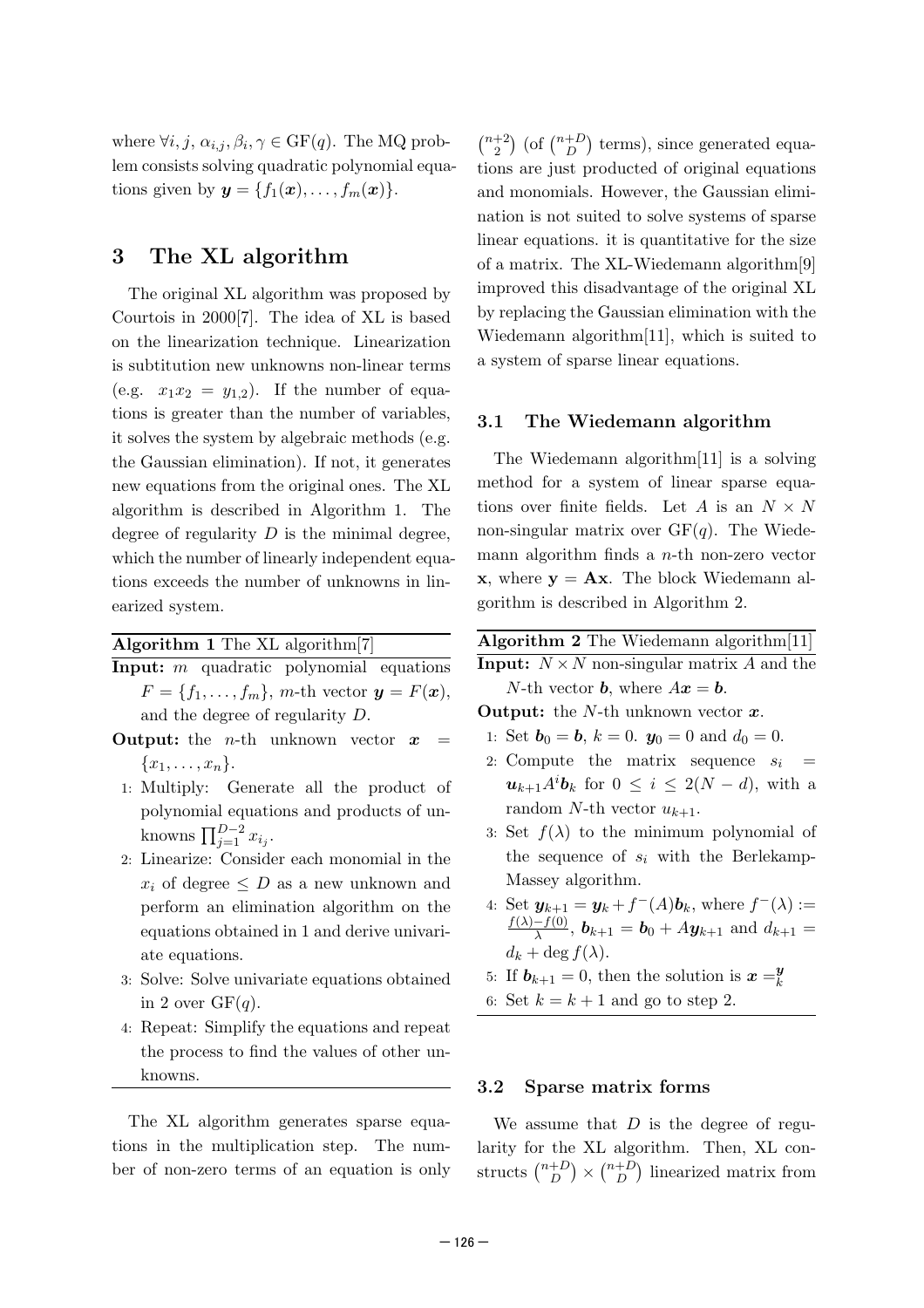MQ instances of *n* unknowns and *m* equations over GF(*q*). However, quadratic polynomial equations of *n* unkowns have only  $\binom{n+2}{2}$ terms. Therefore, we can reduce computations of matrix-vector product and the memory size of matrix by using sparse matrix form.

Let N be the degree of row and column in a matrix(i.e.  $N \times N$  matrix), and  $num_{NZ}$  be the number of non-zero elements in the matrix. Sparse matrix forms have value, row-index and column-index data of non-zero elements in a matrix. There are some sparse matrix foratss as the following[1]:

The COO (coordinate) format is the most basic. It holds simplly value, row-index and column-

index data of non-zero elements in the matrix. Therefore, it requires  $3num_{NZ}$  for the emory space.

The CSR (compressed storage row) assumes that the data vector is ordered by the rowindex. It differs only row-index from the COO formats, it holds the head number of non-zero terms in each row-vector of the matrix instead of row-index data. The, it requires 2*numNZ* + *N* .

The ELL (Ellpack-Itpack) format uses two dense  $N \times max_{NZ}$  matrices, where  $max_{NZ}$  is the maximal number of non-zero terms in a rowvector. One matrix shows the value of nonzero matrix, and the other shows the columnindex. Figure 1 shows the example of each foramt.

### **4 CUDA API**

CUDA is a development environment for GPU, based on C language and provided by NVIDIA. Proprietary tools for using GPU have existed before CUDA was proposed. However, such tools as OpenGL and DirectX need to output computer graphics while processing work. Therefore, these tools are not efficient. CUDA is efficient, because CUDA uses computational

core of GPU directly.

In CUDA, hosts correspond to computers, and devices correspond to graphic cards. CUDA works by making the host control the device. Kernel is a function the host used to control the device. Because only one kernel can work at a time, a program requires parallelizing processes in a kernel. A kernel handles some blocks in parallel. A block also handles some threads in parallel. Therefore a kernel can handle many threads simultaneously.

### **4.1 cuSPARSE library**

NVIDIA provides several libraries for linear algebra. For example, the cuBLAS library provides functions of the Basic Linear Algebra Subprograms (BLAS) library. BLAS classfies three levels of functions. Level 1 functions gives operations of vectors and vectors, level 2 acheives operations vectors and matrices, and level 3 allows matrix and matrix operations. Actually, the cuSPARSE library is the sparse matrix version of the cuBLAS library. Therefore, cuSPARSE also provides three level functons.

## **5 The XL-Wiedemann algorithm on GPU**

### **5.1 Degree of regurarity over small fields**

The heviest point of the XL-Wiedeman algorithm is solving  $N \times N$  matrix systems as a linear algebra. In XL, *N* is decided by the degree of regularity *D* as  $N = {N+D \choose D}$  $_D^{+D}$ ). The dgeree of regularity is the minimal degree, where the number of linearly independent equations exceeds the number of linearized unknowns. We can figure the number of linearized unknowns *N* for the degree *d* as  $N = \binom{N+d}{d}$  easily. Rønjon and Raddum gives that the upperbound for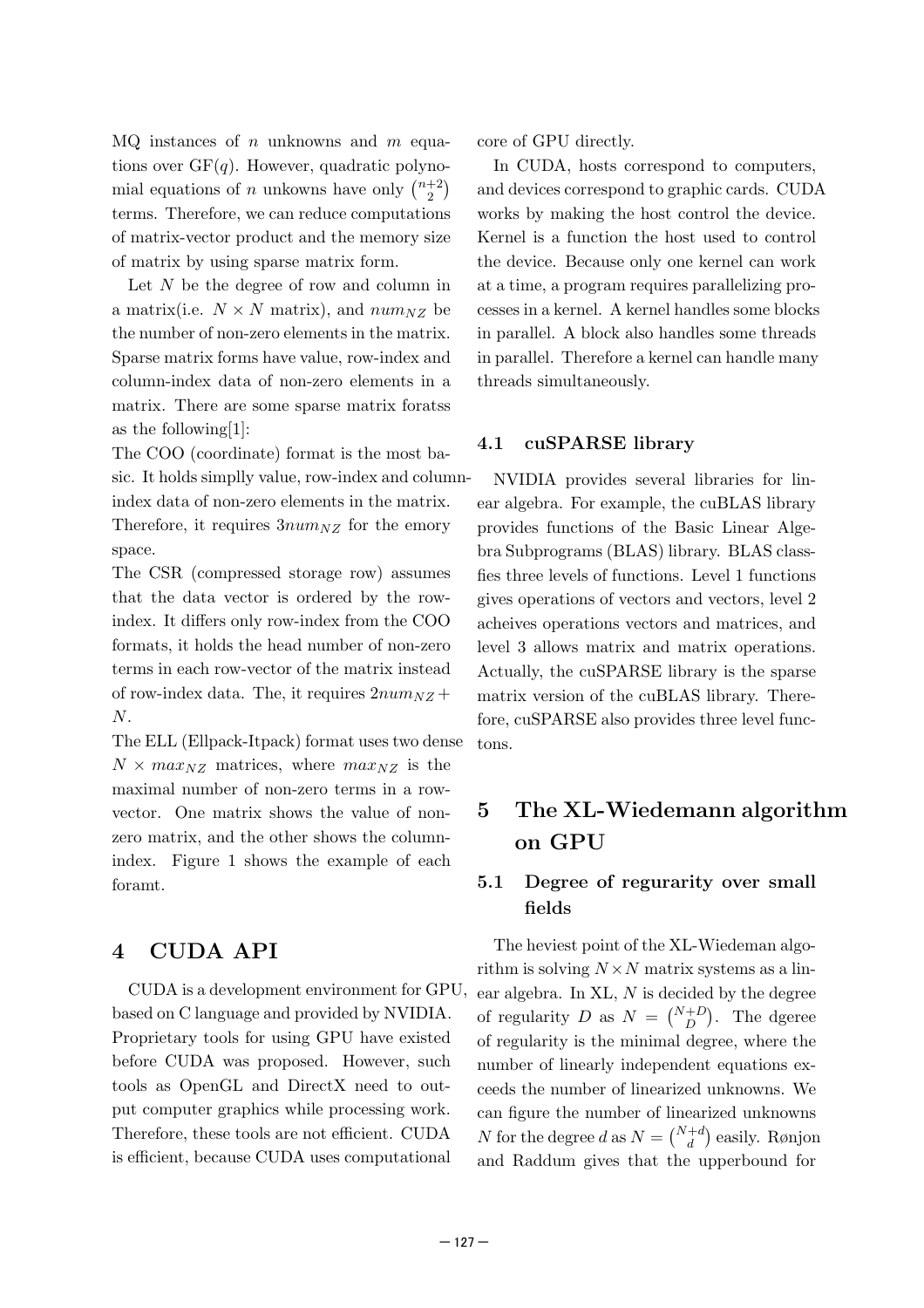

Figure 1: Image of each sparse matrix formats.



Figure 2: The deree of regularity for  $m = 2n$ cases, under  $n \leq 64$ .

the number of linearly independent equations *I* is decided by the following formula:

$$
I = \sum_{i=0}^{\frac{D_m}{D_e}} (-1)^i {m+i \choose i+1} \sum_{j=0}^{D_m-i \cdot D_e} {n \choose j}. \tag{2}
$$

Then,  $D_m$  is the maximal degree of monomials multplying equations, and *D<sup>e</sup>* is the degree of the original equations system. For the MQ problem,  $D_m = D - 2$  and  $D_e = 2$ . Therefore, we can find the minimal degree *D*, where  $I \geq N (= \binom{N+D}{D})$  by Formula (2). Figure 2 shows degrees of regularity for MQ of *n* unknowns and  $2n$  equations over  $GF(2)$ ,  $GF(3)$ ,  $GF(5)$  and other prime fields under  $n \leq 64$ . Acturally, the cases of GF(5) and other prime fields are similar.  $textGF(2)$  and  $textGF(3)$ differ from other fields, because we consider reductions by field equation  $\alpha^q = \alpha$  ( $\alpha \in \text{GF}(q)$ ).

#### **5.2 Choosing equations**

By the definition of the degree of regularity,  $I \geq N$ . Then, we get an  $I \times N$  matrix by the extend step of the XL algorithm. For the Wiedemann algorthm, we should reduce to *N* from *I*. The simplest way is removing equations by random choosing.

#### **5.3 The Wiedemann algorithm**

Mainly, the Wiedemann algorithm is seperated to three steps. The first step is generating the sequence  $\{(\boldsymbol{u}, A^i \boldsymbol{b})\}_{i=0}^{2N}$  for a  $N \times$ *N* matrix *A*, a vector *b*, where  $Ax = b$  and random vector *u*. The second step is finding the minimal polynomial of the generated sequence  $f(\lambda)$  by the Berlekamp-Massey algorithm. The final step is compute  $f^-(A)b$ , where  $f^{-}(\lambda) = \frac{f(\lambda) - f(0)}{\lambda}$  $\frac{-f(0)}{\lambda}$ . In this work, we only implement the first step and the final step on GPU. Because, the Berlekamp-Massey algorithm is very sequencial (it seems no parallelizable) and has many conditional branchs. Since, both of the sequencial algorithm and the conditional branch are not suitable for GPU, we implement the second step on CPU.

#### $\textbf{5.4} \quad \textbf{Generating sequence } \{(\boldsymbol{u},A^i\boldsymbol{b})\}_{i=0}^{2N}$ *i*=0

This step requires products the sparse matrix *A* and the dense vector  $A^{i-1}$ *b*, and dot products  $(u, A^i b)$ . However, we can choose the random vector  $u$  as  $u = \{1, 0, \ldots, 0\}$ . Therefore, dot products can be computed by looking up the first element of the vector  $A^i b$ . Hence, we should consider only producs of the sparse matrix *A* and the dense vector  $A^{i-1}$ *b*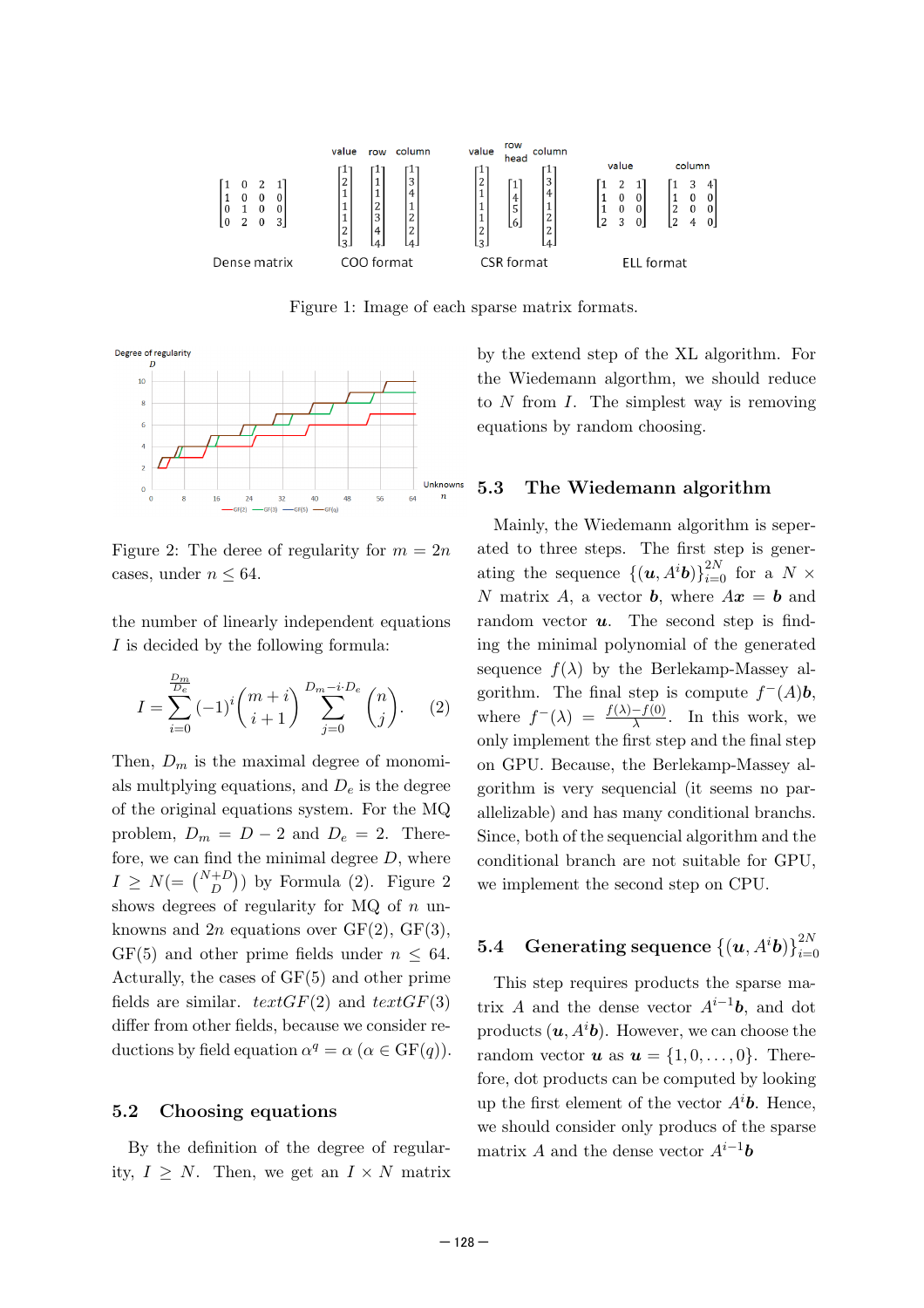Products of the sparse matrix *A* and the dense vector  $A^{i-1}b$  has two steps. The first one is multiplications of non-zero elements in the matrix and elements in the vector. The other is summations of multiplication result for each row.

We choose the ELL format for sparse matrices. One of advantages of this format is every column width is same in a matrix and multiplication result holds such width. In CUDA kernels (GPU functions), the column width can correspond with the number of threads of the kernel and the row height corresponds the number of blocks. Usually, each blocks has the same number of threads. Therefore, the ELL format is suited to CUDA kernels.

In summations of multiplication result, we use the parallel reduction technique [2]. This technique computes summations of *n* terms in log *n* steps.

### **5.5** Computing  $f^-(A)$ *b*

Since  $f^{-}(A)b = \sum_{i=1}^{d} c_i A^{i-1}b$ , where *d* is the degree of  $f(\lambda)$ , this step is summations of  $c_i A^{i-1}$ *b*. Then,  $A^i$ *b* is similar to the first step of the Wiedemann algorithm. Hence, there is two strategies for  $A^i\mathbf{b}$ . One is storing the result of *A i b* on GPU. This strategy can reduce recomputations of *Aib*. However, it needs about  $N^2$  memory spaces for  $A^i\mathbf{b}$ , where  $0 \leq i \leq N$ (since  $d \leq N$ ). Therefore, this strategy can be used only small matrix cases.

The other is recomputing  $A^i\mathbf{b}$ . Although, it requires more *d* products of  $A^i\mathbf{b}$ , it needs memory space only  $A^{i-1}b$  (last vector of  $A^{i}b$ ). Terefore, this strategy is suitable for large matrix cases.

#### **5.6 cuSPARSE version**

The cuSPARSE library provides functions of products a sparse matrix and a dense vector.

Therefore, using cuSPARSE is another choice for products of A and  $A^{i-1}b$ . There are two important points for implementations. One is the function form. The cuSPARSE library only provides  $y \leftarrow \alpha A x + \beta y$  (A: matrix, x, *y*: vector and *α* , *β*: scalar) form functions for the CSR format. Then, for the first step, we set  $\beta = 0$ . Moreover, in the cuSPARSE version, we should use the CSR format for sparse matrices.

The other is the type of variables. The cuS-PARSE library suportes only floating point values (does not support integer values). It means that the cuSPARSE library does not directly supporte any field operations. Then, we should coordinate cuSPARSE functions as field operations by additional operations (e.g. modular operations).

### **6 Experimentation**

We implement the XL-Wiedemann algorithm on GPU. Our implementations are two types, integer version and the cuSPARSE (floating point) version. We solve the largest case of  $D = 4, 5$ , over GF(2), GF(3) and GF(5) by both XL-Wiedemann implementations. Table 1 shows the detail of each MQ construction.

Table 2 shows the experimental result, and Table 3 shows the profile of the Wiedemann algorithm. The cuSPARSE library seems to be better choice for larger case. In our experimentations, the Berlekamp-Massey algorithm is heavy for the XL-Wiedemann algorithm. However, it is not problem, because we can choose faster libraries on CPU like MAGMA.

### **7 Conclusion**

We provide GPU implementations of the XL-Wiedemann algorithm. Also, we show the two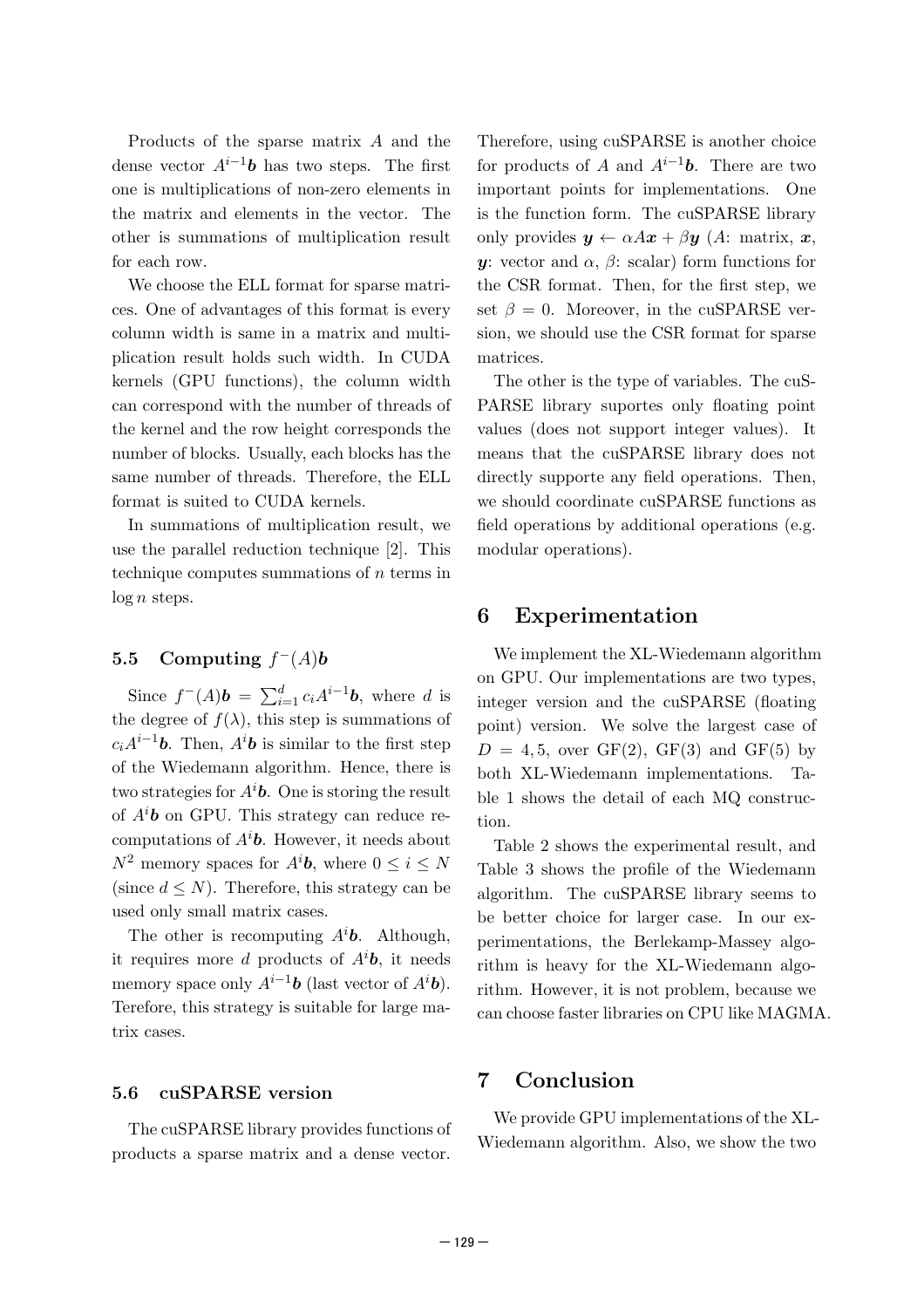| Field $GF(q)$            | GF(2)  |         |                | GF(3)   | GF(5) |        |  |  |
|--------------------------|--------|---------|----------------|---------|-------|--------|--|--|
| Degree of regularity $D$ | 4      | 5       | $\overline{4}$ | 5       | 4     | 5      |  |  |
| Unknowns $n$             | 24     | 37      | 15             | 24      | 13    | 21     |  |  |
| Equations $m$            | 48     | 74      | 30             | 48      | 26    | 42     |  |  |
| Matrix                   |        |         |                |         |       |        |  |  |
| Linearized terms         | 12,950 | 510,415 | 3,635          | 110,954 | 2,379 | 65,758 |  |  |
| Nonzero terms            | 301    | 704     | 136            | 325     | 105   | 253    |  |  |

Table 1: Constructions of MQ instances.

Table 2: Result of XL-Wiedemann on GPU.

|          | Field $GF(q)$            | GF(2)   |           | GF(3)  |          | GF(5)  |         |
|----------|--------------------------|---------|-----------|--------|----------|--------|---------|
|          | Degree of regularity $D$ | 4       | 5         | 4      | 5        | 4      | 5       |
|          | Unknowns $n$             | 24      | 37        | 15     | 24       | 13     | 21      |
|          | Equations $m$            | 48      | 74        | 30     | 48       | 26     | 42      |
| Integer  | Solving time (sec)       | 14.7358 | 83,782.11 | 0.5847 | 2,089.30 | 0.4415 | 601.124 |
|          | Extension (sec)          | 0.1248  | 130.98    | 0.0116 | 7.29     | 0.0059 | 3.347   |
|          | Wiedemann (sec)          | 14.6101 | 83,651.08 | 0.5729 | 2,082.01 | 0.4355 | 597.777 |
| cuSPARSE | Solving time (sec)       | 8.8982  | 36,971.85 | 0.8684 | 932.95   | 0.4852 | 346.571 |
|          | Extension (sec)          | 0.0885  | 128.28    | 0.0098 | 8.00     | 0.0050 | 3.366   |
|          | Wiedemann (sec)          | 8.8077  | 36,843.49 | 0.8583 | 924.95   | 0.4800 | 343.204 |

Table 3: Profile of the Wiedemann slgorithm.

|          | Field $GF(q)$               | GF(2)   |                | GF(3)          |                | GF(5)  |                |  |  |
|----------|-----------------------------|---------|----------------|----------------|----------------|--------|----------------|--|--|
|          | Degree of regularity $D$    | 4       | $\overline{5}$ | $\overline{4}$ | 5              | 4      | $\overline{5}$ |  |  |
|          | Unknowns $n$                | 24      | 37             | 15             | 24             | 13     | 21             |  |  |
|          | Equations $m$               | 48      | 74             | 30             | 48             | 26     | 42             |  |  |
|          | Running time (sec)          |         |                |                |                |        |                |  |  |
|          | Wiedemann                   | 14.6101 | 83,651.08      | 0.5729         | 2,082.01       | 0.4355 | 597.777        |  |  |
|          | Generating Sequence         | 9.5806  | 49,719.75      | 0.3030         | 1,104.82       | 0.2131 | 302.236        |  |  |
|          | Berlekamp-Massey            | 4.9253  | 9,035.16       | 0.2379         | 439.1057       | 0.19   | 148.328        |  |  |
| Integer  | Computing $f^-(A)$ <b>b</b> | 0.0937  | 24,895.43      | 0.0305         | 537.99         | 0.0273 | 147.188        |  |  |
|          | Memory Usage (MB)           |         |                |                |                |        |                |  |  |
|          | Matrix                      | 29.74   | 2741.49        | 5.66           | 412.67         | 2.86   | 190.39         |  |  |
|          | Stream                      | 1279.47 | 0              | 100.81         | 0              | 43.22  | $\overline{0}$ |  |  |
|          | Running time (sec)          |         |                |                |                |        |                |  |  |
| cuSPARSE | Wiedemann                   | 8.8077  | 36,843.49      | 0.8583         | 924.94         | 0.4800 | 343.2035       |  |  |
|          | Generating Sequence         | 3.8079  | 22,215.69      | 0.4284         | 325.75         | 0.2418 | 108.0073       |  |  |
|          | Berlekamp-Massey            | 4.8855  | 9,059.83       | 0.4284         | 325.75         | 0.1999 | 183.685        |  |  |
|          | Computing $f^-(A)$ <b>b</b> | 0.1045  | 5,567.20       | 0.0403         | 160.77         | 0.0372 | 51.473         |  |  |
|          | Memory Usage (MB)           |         |                |                |                |        |                |  |  |
|          | Matrix                      | 44.66   | 4114.18        | 5.67           | 413.10         | 2.87   | 190.64         |  |  |
|          | Stream                      | 1279.47 | $\overline{0}$ | 100.81         | $\overline{0}$ | 43.22  | $\overline{0}$ |  |  |